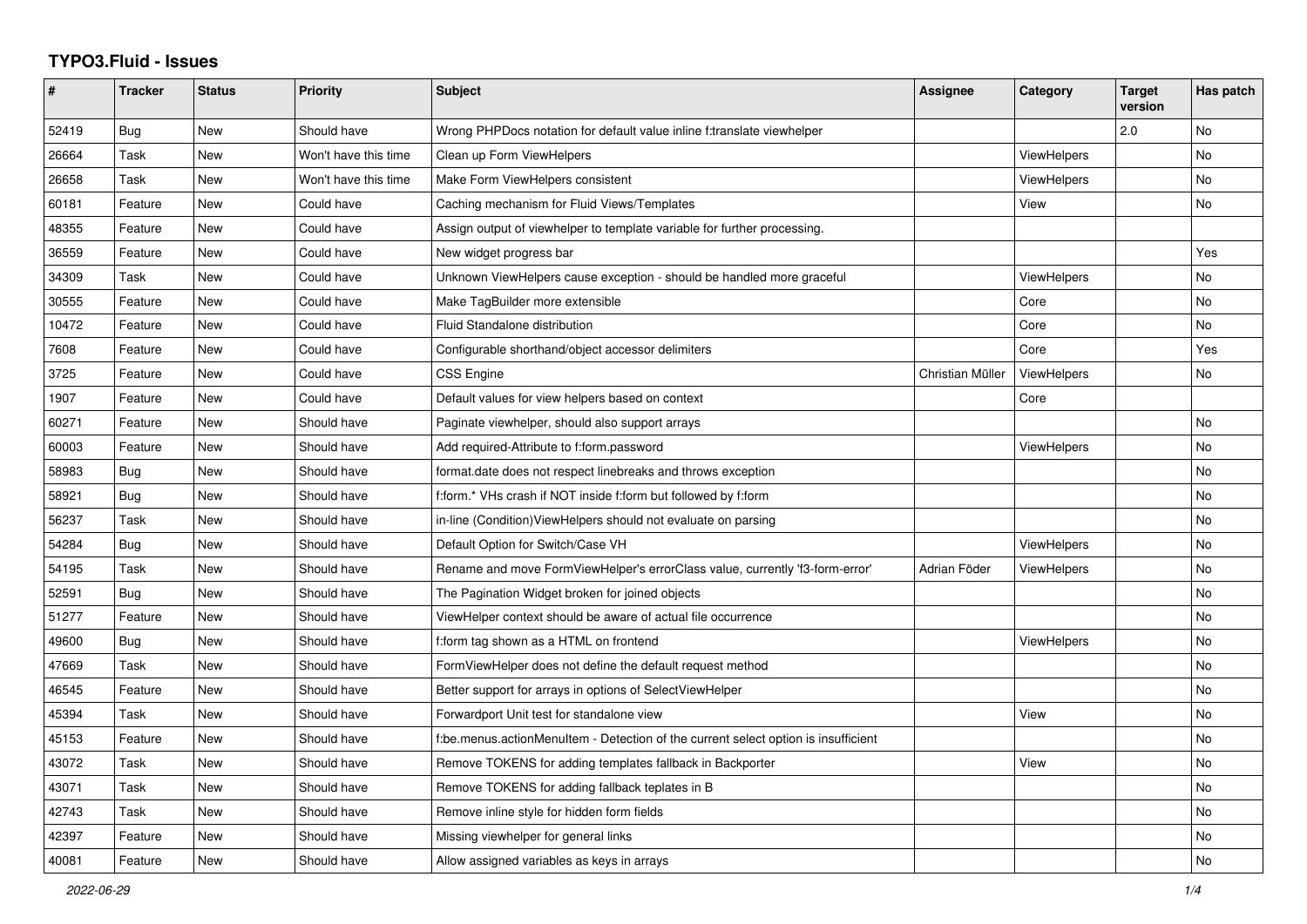| #     | <b>Tracker</b> | <b>Status</b> | <b>Priority</b> | Subject                                                                                                     | <b>Assignee</b>        | Category    | <b>Target</b><br>version | Has patch |
|-------|----------------|---------------|-----------------|-------------------------------------------------------------------------------------------------------------|------------------------|-------------|--------------------------|-----------|
| 39990 | Bug            | New           | Should have     | Same form twice in one template: hidden fields for empty values are only rendered<br>once                   |                        | Core        |                          | No        |
| 39936 | Feature        | New           | Should have     | registerTagAttribute should handle default values                                                           |                        | ViewHelpers |                          | No        |
| 38130 | Feature        | <b>New</b>    | Should have     | Checkboxes and multiple select fields should have an assignable default value                               |                        |             |                          | No        |
| 37619 | Bug            | New           | Should have     | Fatal Error when using variable in name attribute of Section ViewHelper                                     |                        | ViewHelpers |                          | No        |
| 37095 | Feature        | New           | Should have     | It should be possible to set a different template on a Fluid TemplateView inside an<br>action               | Christopher<br>Hlubek  |             |                          | No        |
| 36655 | Bug            | New           | Should have     | <b>Pagination Links</b>                                                                                     |                        | Widgets     |                          | No        |
| 36410 | Feature        | New           | Should have     | Allow templates to send arguments back to layout                                                            |                        | ViewHelpers |                          | No        |
| 33215 | Feature        | New           | Should have     | RFC: Dynamic values in ObjectAccess paths                                                                   |                        |             |                          | No        |
| 32035 | Task           | New           | Should have     | Improve fluid error messages                                                                                |                        | Core        |                          | Yes       |
| 31955 | Feature        | New           | Should have     | f:uri.widget                                                                                                |                        | Widgets     |                          | No        |
| 30937 | Bug            | New           | Should have     | CropViewHelper stringToTruncate can't be supplied so it can't be easily extended                            |                        | ViewHelpers |                          | Yes       |
| 28554 | Bug            | <b>New</b>    | Should have     | (v4) implement feature flag to disable caching                                                              |                        |             |                          | No        |
| 28553 | <b>Bug</b>     | New           | Should have     | improve XHProf test setup                                                                                   |                        |             |                          | No        |
| 28552 | <b>Bug</b>     | New           | Should have     | (v5) write ViewHelper test for compiled run; adjust functional test to do two passes<br>(uncached & cached) |                        |             |                          | No        |
| 28550 | Bug            | New           | Should have     | (v4) make widgets cacheable, i.e. not implement childnodeaccess interface                                   |                        |             |                          | No.       |
| 28549 | Bug            | New           | Should have     | make widgets cacheable, i.e. not implement childnodeaccess interface                                        |                        |             |                          | No        |
| 13045 | Bug            | New           | Should have     | Entity decode of strings are different between if-conditions and output of variable                         |                        |             |                          |           |
| 12863 | <b>Bug</b>     | New           | Should have     | Attributes of a viewhelper can't contain a '-'                                                              | Sebastian<br>Kurfuerst | Core        |                          | No        |
| 10911 | Task           | New           | Should have     | Tx_Fluid_ViewHelpers_Form_AbstractFormViewHelper->renderHiddenIdentityField<br>should be more reliable      |                        | ViewHelpers |                          | No        |
| 9950  | Task           | New           | Should have     | Binding to nested arrays impossible for form-elements                                                       |                        | ViewHelpers |                          |           |
| 9514  | Feature        | New           | Should have     | Support explicit Array Arguments for ViewHelpers                                                            |                        |             |                          |           |
| 8648  | <b>Bug</b>     | New           | Should have     | format.crop ViewHelper should support all features of the crop stdWrap function                             |                        | ViewHelpers |                          | No        |
| 4704  | Feature        | New           | Should have     | Improve parsing exception messages                                                                          |                        | Core        |                          |           |
| 3481  | <b>Bug</b>     | New           | Should have     | Use ViewHelperVariableContainer in PostParseFacet                                                           |                        | Core        |                          | No        |
| 60856 | <b>Bug</b>     | New           | Must have       | Target attribute not supported by the form viewhelper                                                       |                        | ViewHelpers |                          | Yes       |
| 57885 | Bug            | New           | Must have       | Inputs are cleared from a second form if the first form produced a vallidation error                        |                        |             |                          | No        |
| 51100 | Feature        | New           | Must have       | Links with absolute URI should have the option of URI Scheme                                                |                        | ViewHelpers |                          | No        |
| 49038 | <b>Bug</b>     | New           | Must have       | form.select does not select the first item if prependOptionValue is used                                    |                        |             |                          | No        |
| 40064 | Bug            | New           | Must have       | Multiselect is not getting persisted                                                                        |                        | ViewHelpers |                          | No        |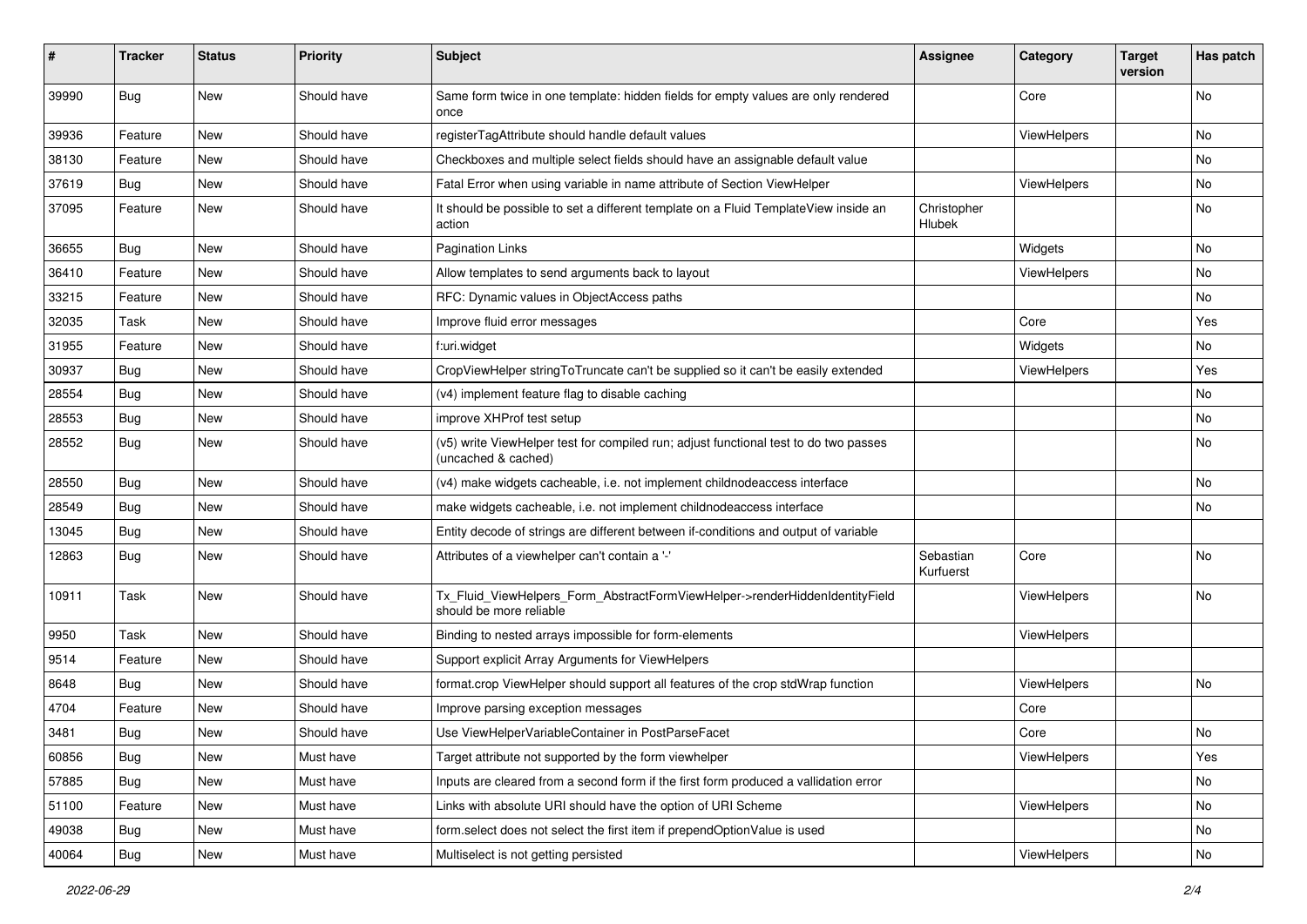| #     | <b>Tracker</b> | <b>Status</b>       | <b>Priority</b> | <b>Subject</b>                                                                        | <b>Assignee</b>             | Category    | <b>Target</b><br>version | Has patch |
|-------|----------------|---------------------|-----------------|---------------------------------------------------------------------------------------|-----------------------------|-------------|--------------------------|-----------|
| 38369 | Bug            | New                 | Must have       | Resource ViewHelpers should not fall back to request package                          |                             | View        |                          | No        |
| 33551 | Bug            | New                 | Must have       | View helper values break out of a partial scope                                       | Sebastian<br>Kurfuerst      | Core        |                          | No        |
| 27607 | <b>Bug</b>     | New                 | Must have       | Make Fluid comparisons work when first element is STRING, second is NULL.             |                             | Core        |                          | <b>No</b> |
| 45384 | Bug            | New                 | Must have       | Persisted entity object in widget-configuration cannot be deserialized (after reload) |                             | Widgets     | 2.0.1                    | No        |
| 62346 | Feature        | <b>New</b>          | Could have      | f:comment should have high precende                                                   |                             | Core        | 3.x                      | <b>No</b> |
| 9005  | Feature        | Accepted            | Could have      | Fluid Template Analyzer (FTA)                                                         | Sebastian<br>Kurfuerst      |             |                          |           |
| 28551 | <b>Bug</b>     | Accepted            | Should have     | (v4) backport VHTest                                                                  | Sebastian<br>Kurfuerst      |             |                          | No        |
| 5933  | Feature        | Accepted            | Should have     | Optional section rendering                                                            | Sebastian<br>Kurfuerst      | ViewHelpers |                          | No        |
| 36662 | Bug            | Needs<br>Feedback   | Should have     | Checked state isn't always correct when property is collection                        | Kevin Ulrich<br>Moschallski | ViewHelpers | 1.1.1                    | <b>No</b> |
| 8989  | Feature        | Needs<br>Feedback   | Could have      | Search path for fluid template files                                                  |                             | View        |                          | <b>No</b> |
| 58862 | Bug            | Needs<br>Feedback   | Should have     | FormViewHelper doesn't accept NULL as value for \$arguments                           | <b>Bastian</b><br>Waidelich | ViewHelpers |                          | Yes       |
| 46091 | Task           | Needs<br>Feedback   | Should have     | Show source file name and position on exceptions during parsing                       |                             |             |                          | No        |
| 45345 | Feature        | Needs<br>Feedback   | Should have     | Easy to use comments for fluid that won't show in output                              |                             |             |                          |           |
| 33394 | Feature        | Needs<br>Feedback   | Should have     | Logical expression parser for BooleanNode                                             | <b>Tobias Liebig</b>        | Core        |                          | No        |
| 8491  | Task           | Needs<br>Feedback   | Should have     | link.action and uri.action differ in absolute argument                                | Karsten<br>Dambekalns       | ViewHelpers |                          | No        |
| 3291  | Feature        | Needs<br>Feedback   | Should have     | Cacheable viewhelpers                                                                 |                             |             |                          | No        |
| 33628 | Bug            | Needs<br>Feedback   | Must have       | Multicheckboxes (multiselect) for Collections don't work                              | Christian Müller            | ViewHelpers |                          | No        |
| 46289 | Bug            | Needs<br>Feedback   | Should have     | Enable Escaping Interceptor in XML request format                                     |                             | View        | 2.0.1                    | No        |
| 40998 | <b>Bug</b>     | <b>Under Review</b> | Should have     | Missing parent request namespaces in form field name prefix                           | Sebastian<br>Kurfuerst      | ViewHelpers | 1.1.1                    | No        |
| 65424 | <b>Bug</b>     | <b>Under Review</b> | Should have     | SelectViewHelper must respect option(Value Label)Field for arrays                     |                             | ViewHelpers |                          | No        |
| 55008 | Bug            | <b>Under Review</b> | Should have     | Interceptors should be used in Partials                                               | Christian Müller            |             |                          | No        |
| 53806 | <b>Bug</b>     | <b>Under Review</b> | Should have     | Paginate widget maximumNumberOfLinks rendering wrong number of links                  | Bastian<br>Waidelich        | Widgets     |                          | No        |